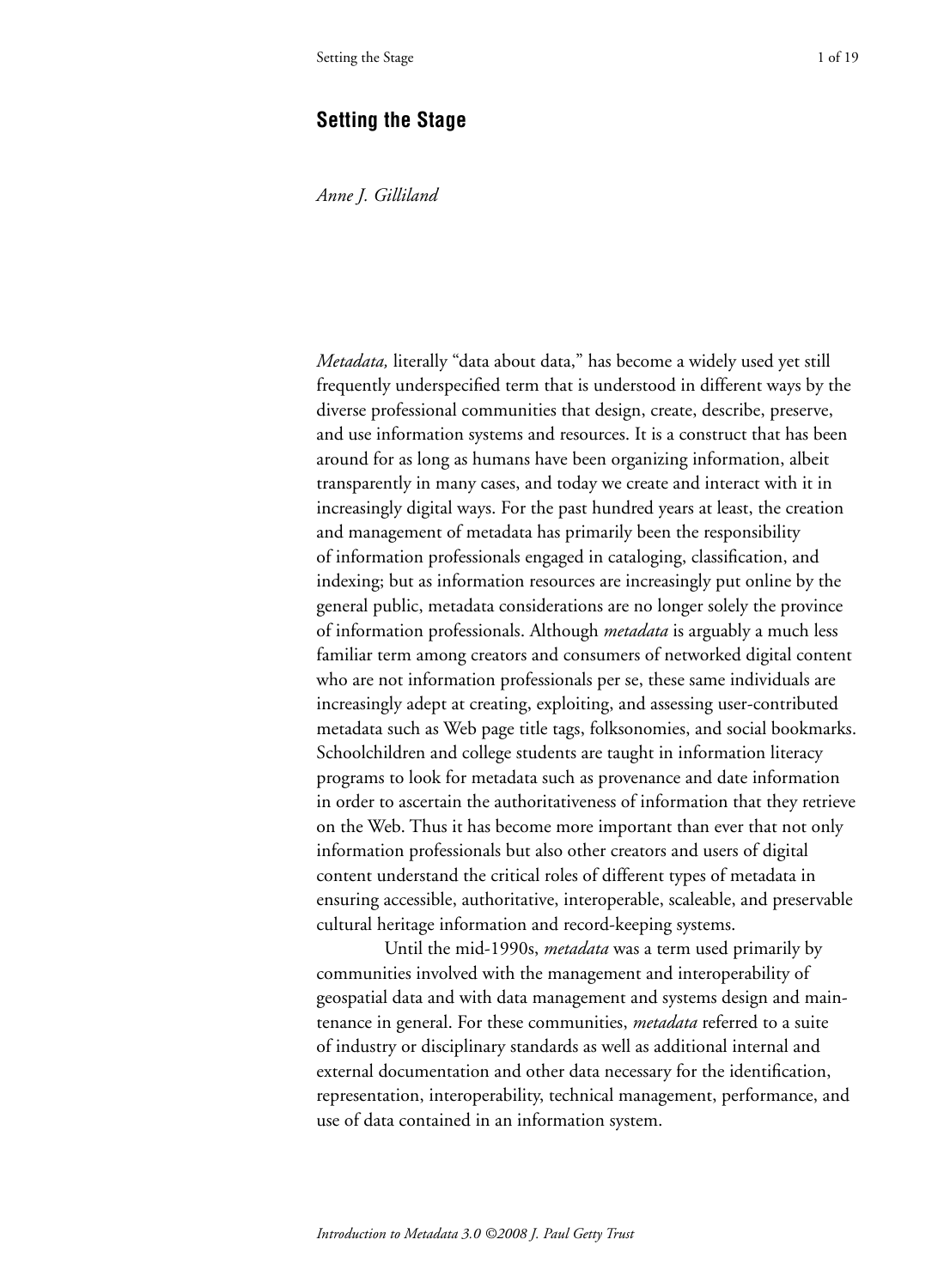Perhaps a more useful, "big picture" way of thinking about metadata is as the sum total of what one can say about any *information object* at any level of aggregation.<sup>1</sup> In this context, an information object is anything that can be addressed and manipulated as a discrete entity by a human being or an information system. The object may comprise a single item, it may be an aggregate of many items, or it may be the entire database or record-keeping system. Indeed, in any given instance one can expect to find metadata relevant to any information object existing simultaneously at the item, aggregation, and system levels.

In general, all information objects, regardless of the physical or intellectual form they take, have three features—content, context, and structure—all of which can and should be reflected through metadata.

- *Content* relates to what the object contains or is about and is *intrinsic* to an information object.
- *Context* indicates the who, what, why, where, and how aspects associated with the object's creation and is *extrinsic* to an information object.
- *Structure* relates to the formal set of associations within or among individual information objects and can be *intrinsic* or *extrinsic* or both.

Cultural heritage information professionals such as museum registrars, library catalogers, and archival processors often apply the term *metadata* to the value-added information that they create to arrange, describe, track, and otherwise enhance access to information objects and the physical collections related to those objects. Such metadata is frequently governed by community-developed and community-fostered standards and best practices in order to ensure quality, consistency, and interoperability. The following Typology of Data Standards organizes these standards into categories and provides examples of each. Markup languages such as HTML and XML provide a standardized way to structure and express these standards for machine processing, publication, and implementation.

Library metadata development has been first and foremost about providing intellectual and physical access to collection materials. *Library metadata* includes indexes, abstracts, and bibliographic records created according to cataloging rules (data content standards) such as the *Anglo-*

<sup>&</sup>lt;sup>1</sup> An information object is a digital item or group of items, regardless of type or format, that can be addressed or manipulated as a single object by a computer. This concept can be confusing in that it can be used to refer both to digital "surrogates" of original objects or items (e.g., digitized images of works of art or material culture, a PDF of an entire book) and to descriptive records relating to objects and/or collections (e.g., catalog records or finding aids).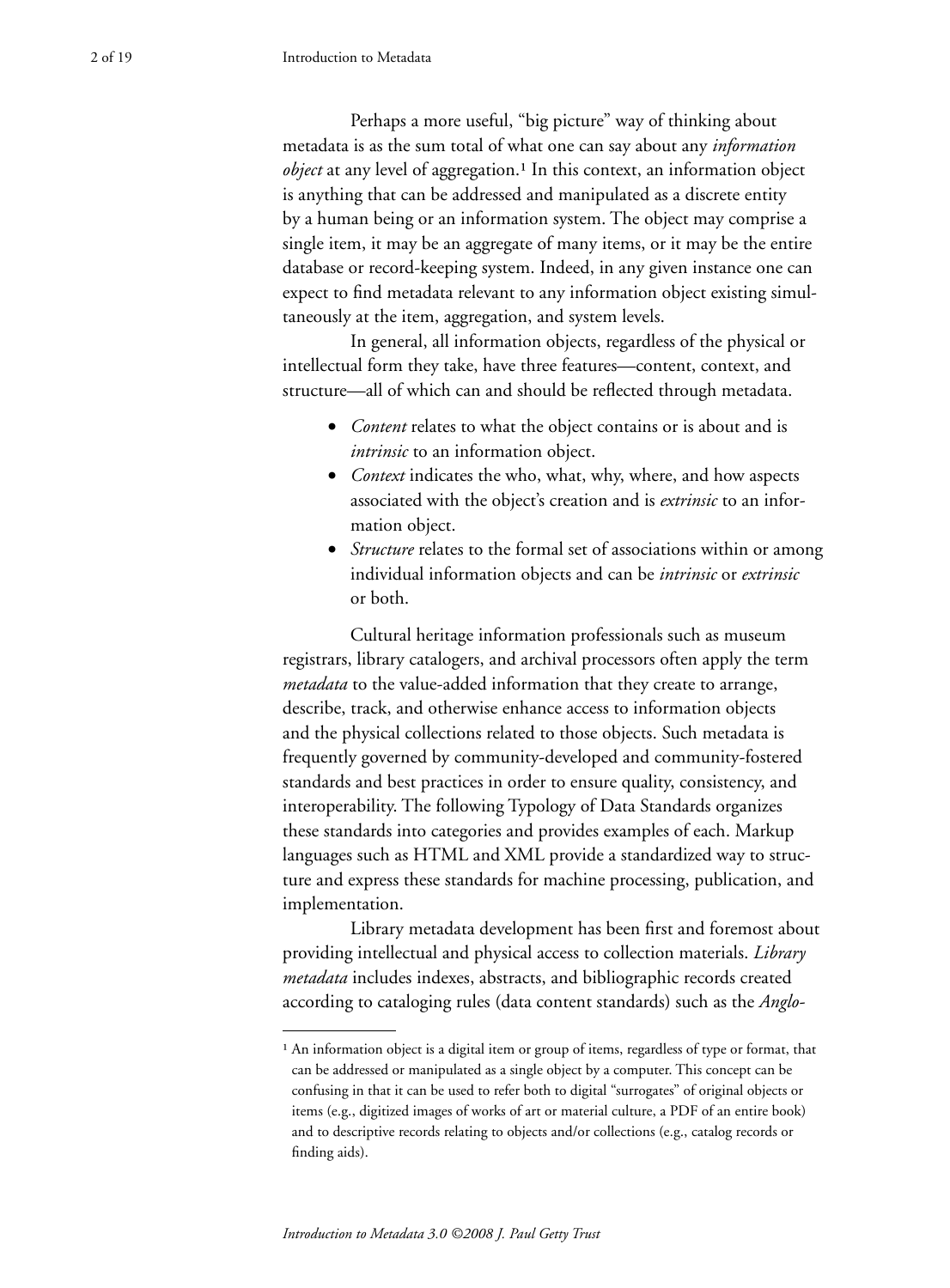#### Table 1. **A Typology of Data Standards**

| <b>Type</b>                                                                                                                                                                                                                                                              | <b>Examples</b>                                                                                                                                                                                                                                                                                                  |
|--------------------------------------------------------------------------------------------------------------------------------------------------------------------------------------------------------------------------------------------------------------------------|------------------------------------------------------------------------------------------------------------------------------------------------------------------------------------------------------------------------------------------------------------------------------------------------------------------|
| Data <i>structure</i> standards (metadata element sets, schemas). These<br>are "categories" or "containers" of data that make up a record or other<br>information object.                                                                                                | The set of MARC (Machine-Readable Cataloging format) fields,<br>Encoded Archival Description (EAD), Dublin Core Metadata Element<br>Set (DCMES), Categories for the Description of Works of Art<br>(CDWA), VRA Core Categories                                                                                   |
| Data value standards (controlled vocabularies, thesauri, controlled<br>lists). These are the terms, names, and other values that are used to<br>populate data structure standards or metadata element sets.                                                              | Library of Congress Subject Headings (LCSH), Library of Congress<br>Name Authority File (LCNAF), LC Thesaurus for Graphic Materials<br>(TGM), Medical Subject Headings (MeSH), Art & Architecture<br>Thesaurus (AAT), Union List of Artist Names (ULAN), Getty<br>Thesaurus of Geographic Names (TGN), ICONCLASS |
| Data <i>content</i> standards (cataloging rules and codes). These are<br>guidelines for the format and syntax of the data values that are used to<br>populate metadata elements.                                                                                         | Anglo-American Cataloguing Rules (AACR), Resource Description<br>and Access (RDA), International Standard Bibliographic Description<br>(ISBD), Cataloging Cultural Objects (CCO), Describing Archives: A<br>Content Standard (DACS)                                                                              |
| Data <i>format/technical interchange</i> standards (metadata standards<br>expressed in machine-readable form). This type of standard is often<br>a manifestation of a particular data structure standard (type 1 above),<br>encoded or marked up for machine processing. | MARC21, MARCXML, EAD XML DTD, METS, MODS, CDWA Lite<br>XML schema, Simple Dublin Core XML schema, Qualified Dublin<br>Core XML schema, VRA Core 4.0 XML schema                                                                                                                                                   |

*Note:* This table is based on the typology of data standards articulated by Karim Boughida, "CDWA Lite for Cataloging Cultural Objects (CCO): A New XML Schema for the Cultural Heritage Community," in *Humanities, Computers and Cultural Heritage: Proceedings of the XVI International Conference of the Association for History and Computing:* 14–17 (September 2005) (Amsterdam: Royal Netherlands Academy of Arts and Sciences, 2005). Available at http://www.knaw.nl/ publicaties/pdf/20051064.pdf.

> *American Cataloguing Rules* (AACR) and data structure standards such as the MARC (*Machine-Readable Cataloging*) format, as well as data value standards such as the *Library of Congress Subject Headings* (LCSH) or the *Art & Architecture Thesaurus* (AAT). Such bibliographic metadata has been systematically and cooperatively created and shared since the 1960s and made available to repositories and users through automated systems such as bibliographic utilities, online public access catalogs (OPACs), and commercially available databases. Today this type of metadata is created not only by humans but also in automated ways through such means as metadata mining, metadata harvesting, and Web crawling. Automation of metadata will inevitably continue to expand with the development of the Resource Description Framework (RDF) and the Semantic Web, which are discussed later in this book.

A large component of archival and museum metadata creation activities has traditionally been focused on context. Elucidating and preserving context is what assists with identifying and preserving the evidential value of records and artifacts in and over time; it is what facilitates the authentication of those objects, and it is what assists researchers with their analysis and interpretation. *Archival and manuscript metadata* (more commonly referred to as *archival description*) includes accession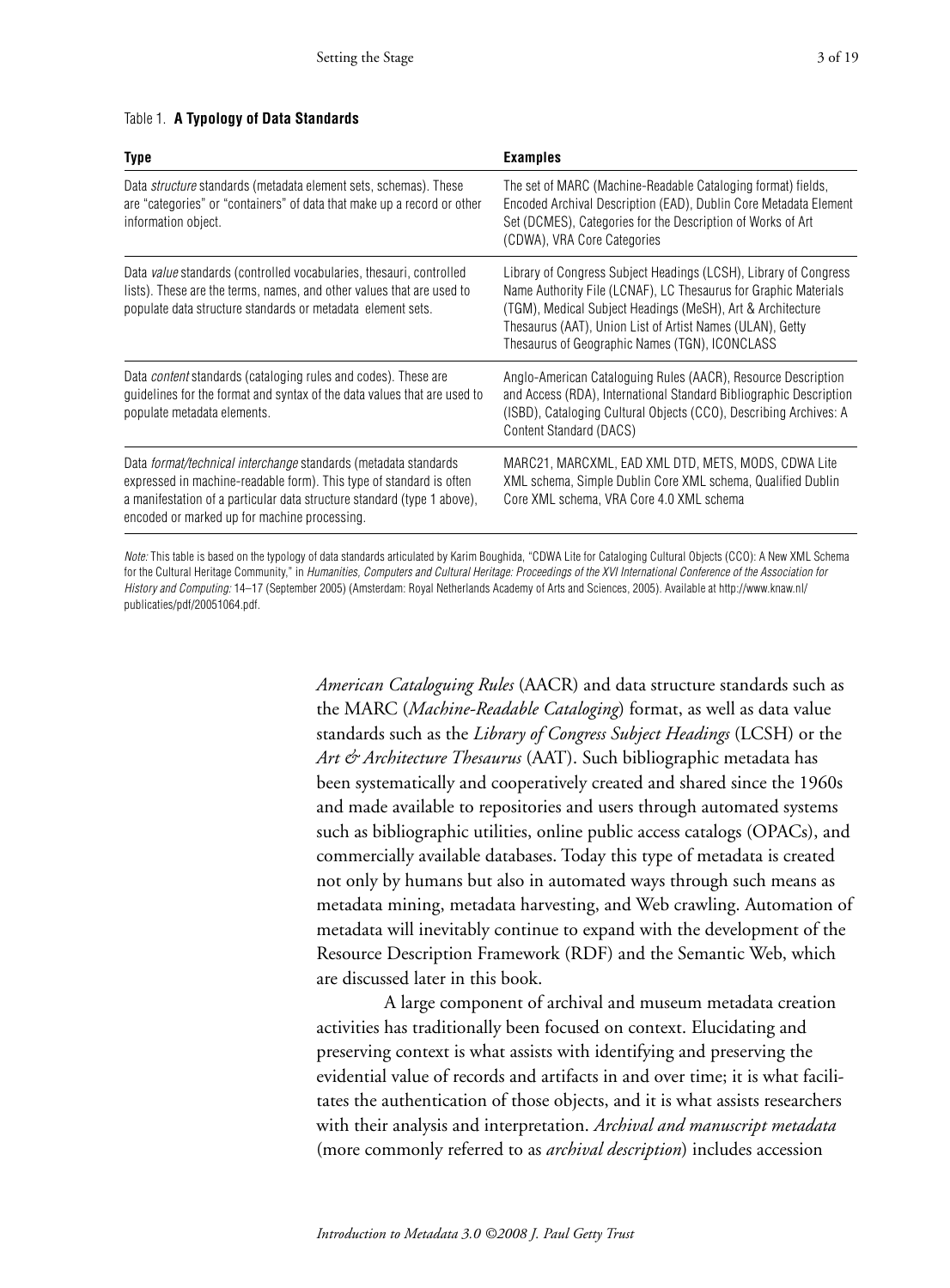records, finding aids, and catalog records. Archival data structure standards that have been developed in the past three decades include the MARC Archival and Manuscripts Control (AMC) format, published by the Library of Congress in 1984 (now integrated into the MARC21 format for bibliographic description); the General International Standard Archival Description (ISAD (G)), published by the International Council on Archives in 1994; Encoded Archival Description (EAD), adopted as a standard by the Society of American Archivists (SAA) in 1999, and its companion data content standard, *Describing Archives: A Content Standard*  (DACS), first published in 2004. The *Metadata Encoding and Transmission Standard* (METS), developed by the Digital Library Federation and maintained by the Library of Congress, is increasingly being used for encoding descriptive, administrative, and structural metadata and digital surrogates at the item level for objects such as digitized photographs, maps, and correspondence from the collections described by finding aids and other collection- or group-level metadata records. While archival metadata was primarily only available locally at individual repositories until the late 1990s, it is now distributed online through resources such as OCLC (Online Computer Library Center),<sup>2</sup> Archives USA,<sup>3</sup> and EADbased resources such as the Online Archive of California and the Library of Congress's American Memory Project.<sup>4</sup>

Consensus and collaboration have been slower to build in the museum community, where the benefits of standardization of description such as shared cataloging and exchange of descriptive data were less readily apparent until relatively recently. Since the late 1990s, tools such as *Categories for the Description of Works of Art* (CDWA), Spectrum, the CIDOC Conceptual Reference Model, *Cataloging Cultural Objects* (CCO), and the CDWA Lite XML schema have begun to be considered and implemented by museums. Initiatives such as Museums and the Online Archive of California (MOAC)<sup>5</sup> have examined the applicability and extensibility of descriptive standards developed by archives and libraries such as EAD and METS to museum holdings in order to address the integration of cultural information across repository types, as well as the educational needs of users visiting online museum resources.

Although it would seem to be a desirable goal to integrate materials of different types that are related by provenance or subject but distributed across museum, archives, and library repositories, initiatives such as MOAC have met with only limited success. As MOAC and the

² http://www.oclc.org/.

³ http://archives.chadwyck.com/.

⁴ http://www.oac.cdlib.org/ and http://memory.loc.gov/ammem/index.html.

⁵ http://www.bampfa.berkeley.edu/moac/.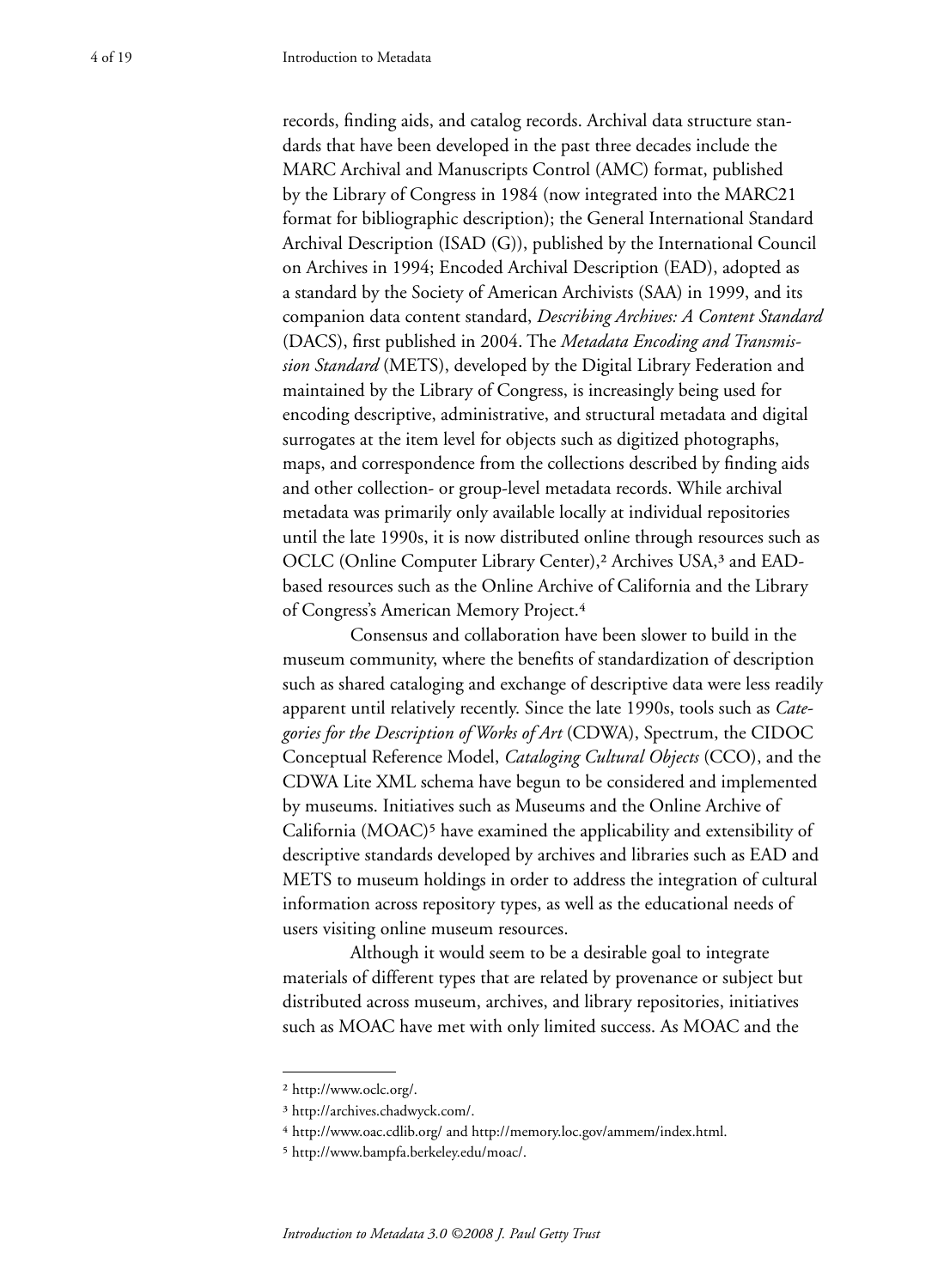mid-1980s development of the now-defunct MARC AMC format have demonstrated, the distinctiveness of the various professional and objectbased approaches (e.g., widely differing notions of provenance and collectivity as well as of structure) and the different institutional cultures have left many professionals feeling that their practices and needs have been shoehorned into structures that were developed by another community with quite different practices and users. As enunciated in Principle 6 of "Practical Principles for Metadata Creation and Maintenance" (p. 72), there is no single metadata standard that is adequate for describing all types of collections and materials; selection of the most appropriate suite of metadata standards and tools, and creation of clean, consistent metadata according to those standards, not only will enable good descriptions of specific collection materials but also will make it possible to map metadata created according to different community-specific standards, thus furthering the goal of interoperability discussed in subsequent chapters of this book.

An emphasis on the structure of information objects in metadata development by these communities has perhaps been less overt. However, structure has always been important in information organization and representation, even before computerization. Documentary and publication forms have evolved into industry standards and societal norms and have become an almost transparent information management tool. For example, when users access a birth certificate they can predict its likely structure and content. When academics use a scholarly monograph, they understand intuitively that it will be organized with a table of contents, chapter headings, and an index. Archivists use the physical structure of their finding aids to provide visual cues to researchers about the structural relationships between different parts of a record series or manuscript collection. Archival description also exploits the hierarchical arrangement of records according to the bureaucratic hierarchies and business practices of the creators of those records. However, in recent years there has been increasing criticism that while valuable for retaining context and original order, collection-level, hierarchical metadata as exemplified in archival finding aids privileges the scholarly user of the archive (and those who are familiar with the structure and function of archival finding aids) while leaving the nonexpert user baffled, as well as unnecessarily perpetuating a paper-based descriptive paradigm.<sup>6</sup> In the online world, multiple descriptive relationships between objects can be supported simultaneously, and some of these may more effectively support new types of users and uses in

⁶ Anne J. Gilliland-Swetland, "Popularizing the Finding Aid: Exploiting EAD to Enhance Online Browsing and Retrieval in Archival Information Systems by Diverse User Groups," *Journal of Internet Cataloging* 4, nos. 3–4 (2001): 199–225.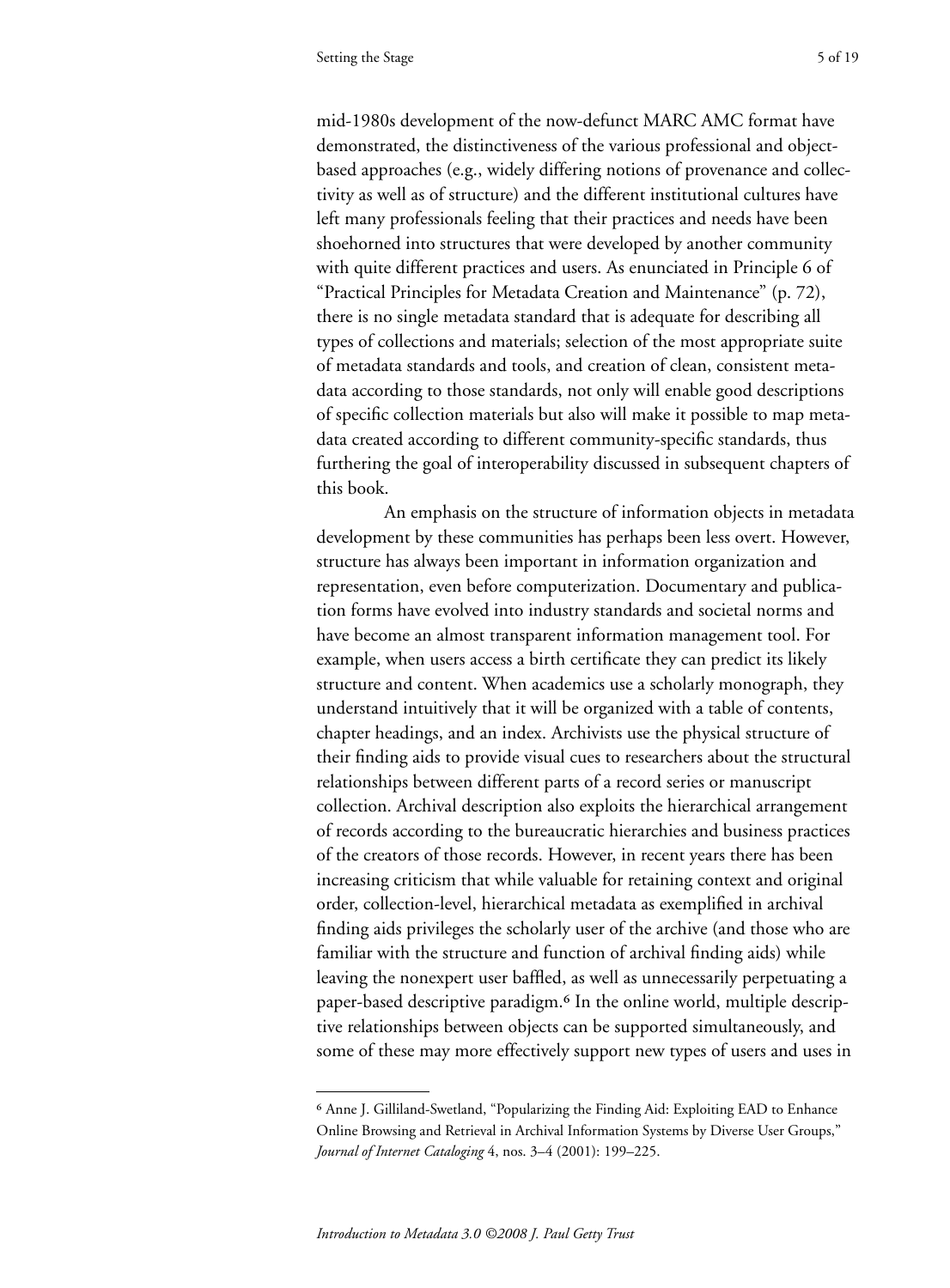an environment that is not mediated by a reference archivist. Archives and other collecting institutions are beginning to explore methods of description that exploit item-level metadata for digitized objects so that users can search for specific items, navigate through a collection "bottom-up" as well as "top-down," and collate related collection materials through lateral searching across collections and repositories.

The role of structure has been growing as computer-processing capabilities become increasingly powerful and sophisticated. Information communities are aware that the more highly structured an information object is, the more that structure can be exploited for searching, manipulation, and interrelating with other information objects. Capturing, documenting, and enforcing that structure, however, can only occur if supported by specific types of metadata. In short, in an environment where a user can gain unmediated access to information objects over a network, metadata

- • certifies the authenticity and degree of completeness of the content;
- establishes and documents the context of the content;
- identifies and exploits the structural relationships that exist within and between information objects;
- provides a range of intellectual access points for an increasingly diverse range of users; and
- provides some of the information that an information professional might have provided in a traditional, in-person reference or research setting.

But there is more to metadata than description and resource discovery. A more inclusive conceptualization of metadata is needed as we consider the range of activities that may be incorporated into digital information systems. Repositories also create metadata relating to the administration, accessioning, preservation, and use of collections. Acquisition records, exhibition catalogs, licensing agreements, and educational metadata are all examples of these other kinds of metadata and data. Integrated information resources such as virtual museums, digital libraries, and archival information systems include digital versions of actual collection content (sometimes referred to as *digital surrogates*), as well as descriptions of that content (i.e., descriptive metadata, in a variety of formats). Incorporating other types of metadata into such resources reaffirms the importance of metadata in administering collections and maintaining their intellectual integrity both in and over time. Paul Conway alludes to this capability of metadata when he discusses the impact of digitization on preservation: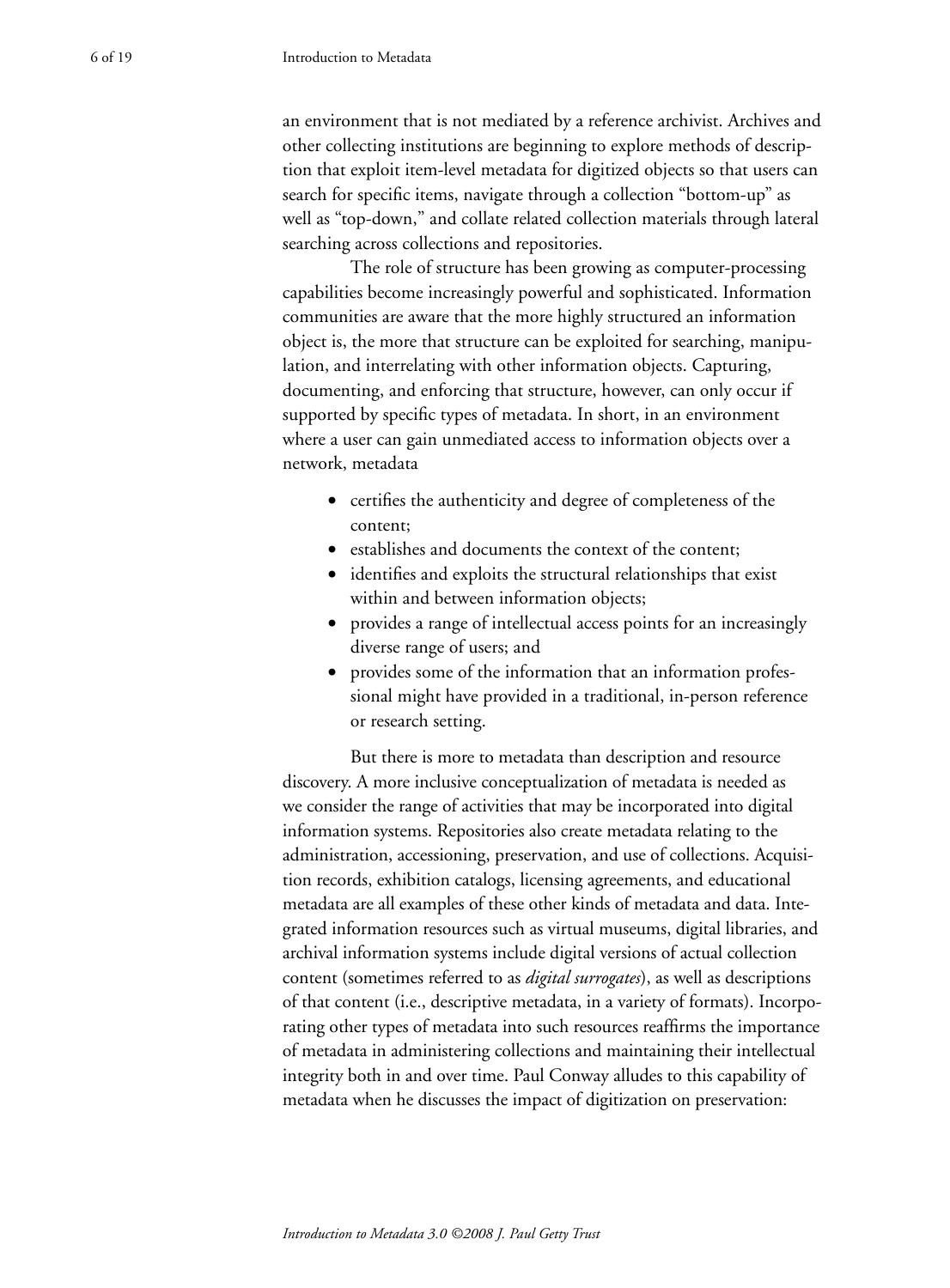The digital world transforms traditional preservation concepts from protecting the physical integrity of the object to specifying the creation and maintenance of the object whose intellectual integrity is its primary characteristic.<sup>7</sup>

When applied outside the original repository, the term *metadata* acquires an even broader scope. An Internet resource provider might use *metadata* to refer to information that is encoded in HTML META tags for the purposes of making a Web site easier to find. Individuals who are digitizing images might think of metadata as the information they enter into a header field for the digital file to record information about the image file, the imaging process, and image rights. A social science data archivist might use the term to refer to the systems and research documentation necessary to run and interpret a magnetic tape containing raw research data. An electronic records archivist might use the term to refer to all the contextual, processing, preservation, and use information needed to identify and document the scope, authenticity, and integrity of an active or archival record in an electronic record-keeping or archival preservation system. Metadata is crucial in personal information management and for ensuring effective information retrieval and accountability in record keeping—something that is becoming increasingly important with the rise of electronic commerce and the use of digital content and tools by governments. In all these diverse interpretations, metadata not only identifies and describes an information object; it also documents how that object behaves, its function and use, its relationship to other information objects, and how it should be and has been managed over time.

As this discussion suggests, theory and practices vary considerably due to the differing professional and cultural missions of museums, archives, libraries, and other information and record-keeping communities. Information professionals have a bewildering array of metadata standards and approaches from which to choose. Many highly detailed metadata standards have been developed by individual communities (e.g., MARC, EAD, the Australian Recordkeeping Metadata Schema, RKMS, and some of the standards for Geographic Information Systems) that attempt to articulate their mission-specific differences as well as to facilitate mapping between common data elements. If used appropriately and to their fullest extent, these standards have the potential to create extremely rich metadata that would provide detailed documentation of record-keeping creation and

⁷ Paul Conway, *Preservation in the Digital World* (Washington, DC: Commission on Preservation and Access, 1996). http://www.clir.org/pubs/reports/conway2/index.html.

⁸ Sue McKemmish, Glenda Acland, Nigel Ward, and Barbara Reed, "Describing Records in Context in the Continuum: The Australian Recordkeeping Metadata Schema," *Archivaria* 48 (Fall 1999): 3–37.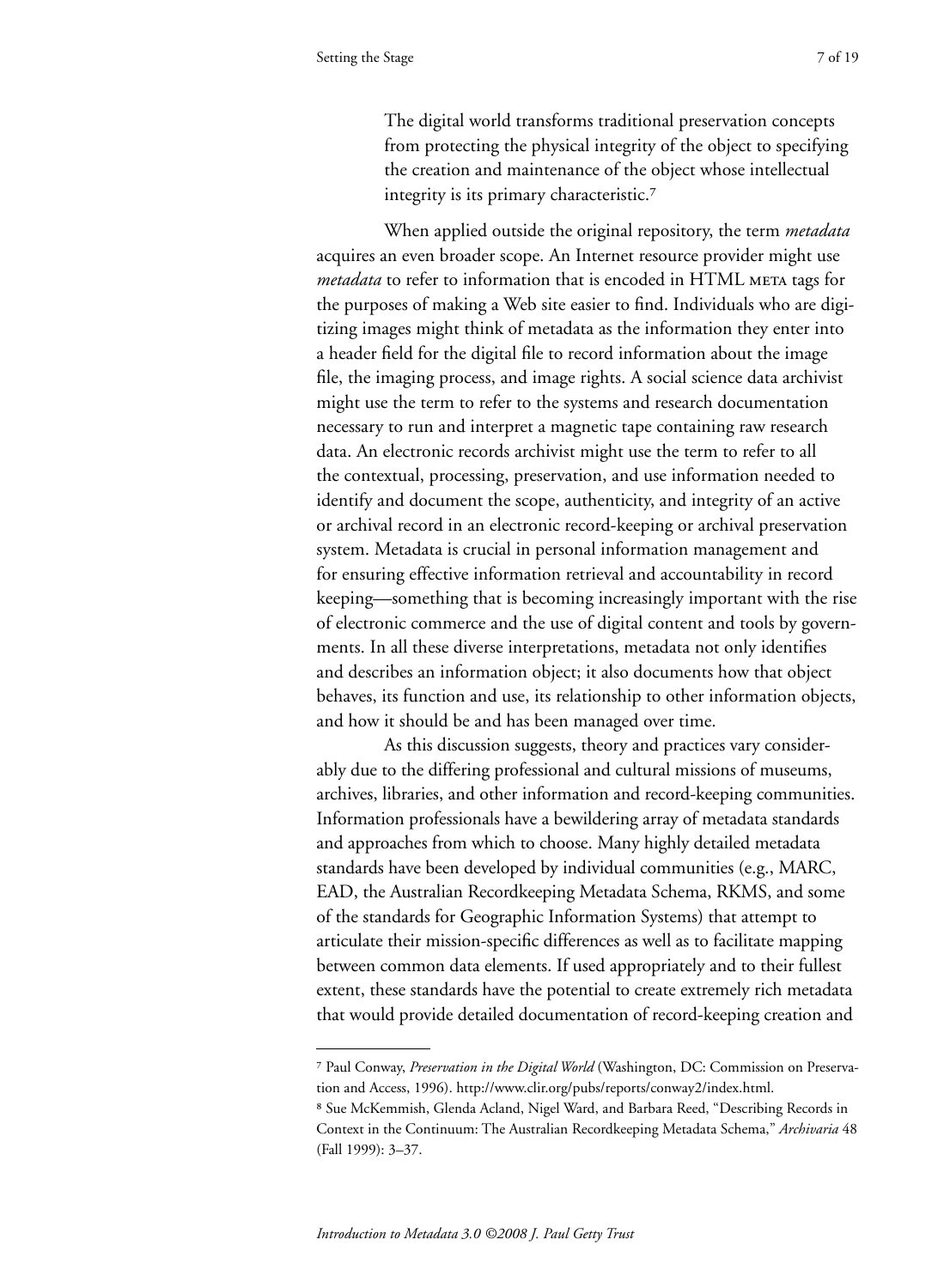use in situations in which such activities may be challenged or audited for their comprehensiveness and accuracy.<sup>8</sup> Creation and ongoing maintenance of such metadata, however, is complex, time consuming, and resource intensive and may only be justifiable when there is a legal mandate or other risk management incentive or when it is envisaged that the content and metadata may be reused or exploited in previously unanticipated ways, such as in digital asset management systems. By contrast, the Dublin Core Metadata Element Set (DCMES) identifies a relatively small, generic set of metadata elements that can be used by any community, expert or nonexpert, to describe and search across a wide variety of information resources on the World Wide Web. Such metadata standards are necessary to ensure that different kinds of descriptive metadata are able to interoperate with one other and with metadata from nonbibliographic systems of the kind that the data management communities and information creators are generating. Relatively lean metadata records such as those created using the DCMES have the advantage of being cheaper to create and maintain, but they may need to be augmented by other types of metadata in order to address the needs of specific user communities and to adequately describe particular types of collection materials.<sup>9</sup>

Another form of metadata that has recently begun to appear is user created; user-created metadata has been gathering momentum in a variety of venues on the Web. Just as many members of the general public have participated in the development of Web content, whether through personal Web pages or by uploading photos onto Flickr or videos onto YouTube, they have also increasingly been getting into the business of creating, sharing, and copying metadata (albeit often unknowingly). Folksonomies that are created using specialized tagging tools in various Webbased communities in order to identify, retrieve, categorize, and promote Web content and the sharing of bookmarks through the practice of social bookmarking are examples of the burgeoning user-created metadata on the Web. Among the advantages of these approaches is that individual Web communities such as affinity groups or hobbyists may be able to create metadata that addresses their specific needs and vocabularies in ways that information professionals who apply metadata standards designed to cater to a wide range of audiences cannot. User-generated metadata is also a comparatively inexpensive way to augment existing metadata, with the cost and the sense of ownership shared among more parties than just those who create information repositories. The disadvantages of user-generated metadata relate to quality control (or lack thereof) and idiosyncrasies

⁹ See Roy Tennant, "Metadata's Bitter Harvest," *Library Journal*, August 15, 2004, available at http://www.libraryjournal.com/article/CA434443.html; and the Digital Library Federation's Multiple Metadata Formats page at http://webservices.itcs.umich.edu/mediawiki/ oaibp/index.php/MultipleMetadataFormats.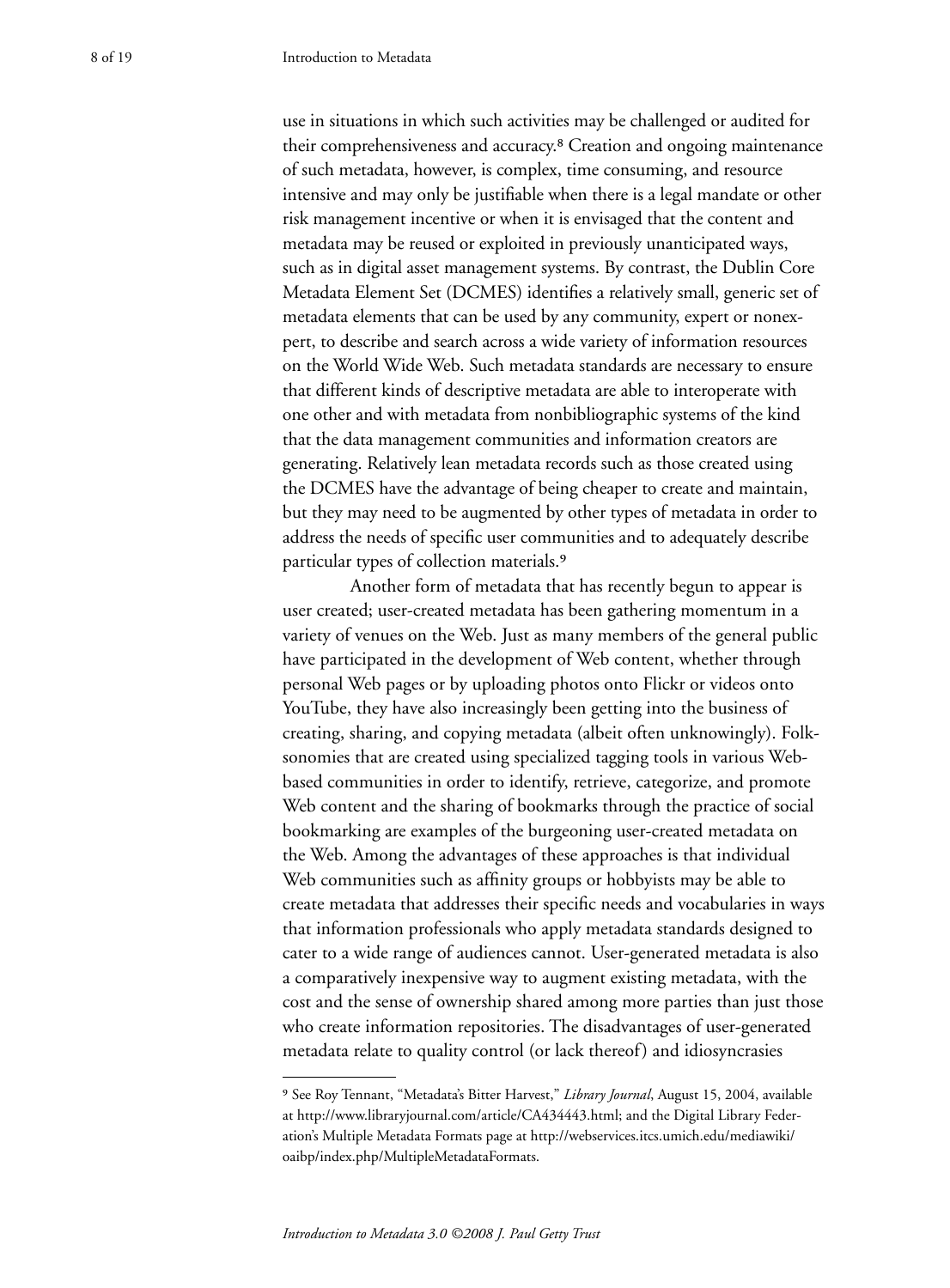that can impede the trustworthiness of both metadata and the resource it describes and negatively affect interoperability between metadata and the resources it is intended to describe. Issues of interoperability are discussed in some detail in the third chapter of this book.

# **Categorizing Metadata**

All these perspectives on metadata should be considered in the development of networked digital information systems, but they lead to a very broad and often confusing conception. To understand this conception better, it is helpful to separate metadata into distinct categories—administrative, descriptive, preservation, use, and technical metadata—that reflect key aspects of metadata functionality. Table 2 defines each of these metadata categories and gives examples of common functions that each might perform in a digital information system.

#### Table 2. **Different Types of Metadata and Their Functions**

| <b>Type</b>    | <b>Definition</b>                                                                                | <b>Examples</b>                                                                                                                                                                                                                                                       |  |
|----------------|--------------------------------------------------------------------------------------------------|-----------------------------------------------------------------------------------------------------------------------------------------------------------------------------------------------------------------------------------------------------------------------|--|
| Administrative | Metadata used in managing and<br>administering collections and<br>information resources          | • Acquisition information<br>• Rights and reproduction tracking<br>• Documentation of legal access requirements<br>• Location information<br>• Selection criteria for digitization                                                                                    |  |
| Descriptive    | Metadata used to identify and<br>describe collections and related<br>information resources       | • Cataloging records<br>• Finding aids<br>• Differentiations between versions<br>• Specialized indexes<br>• Curatorial information<br>• Hyperlinked relationships between resources<br>• Annotations by creators and users                                            |  |
| Preservation   | Metadata related to the preserva-<br>tion management of collections<br>and information resources | • Documentation of physical condition of resources<br>· Documentation of actions taken to preserve physical and digital versions of<br>resources, e.g., data refreshing and migration<br>• Documentation of any changes occurring during digitization or preservation |  |
| Technical      | Metadata related to how a system<br>functions or metadata behaves                                | • Hardware and software documentation<br>• Technical digitization information, e.g., formats, compression ratios, scaling<br>routines<br>• Tracking of system response times<br>• Authentication and security data, e.g., encryption keys, passwords                  |  |
| Use            | Metadata related to the level and<br>type of use of collections and<br>information resources     | • Circulation records<br>• Physical and digital exhibition records<br>• Use and user tracking<br>• Content reuse and multiversioning information<br>• Search logs<br>• Rights metadata                                                                                |  |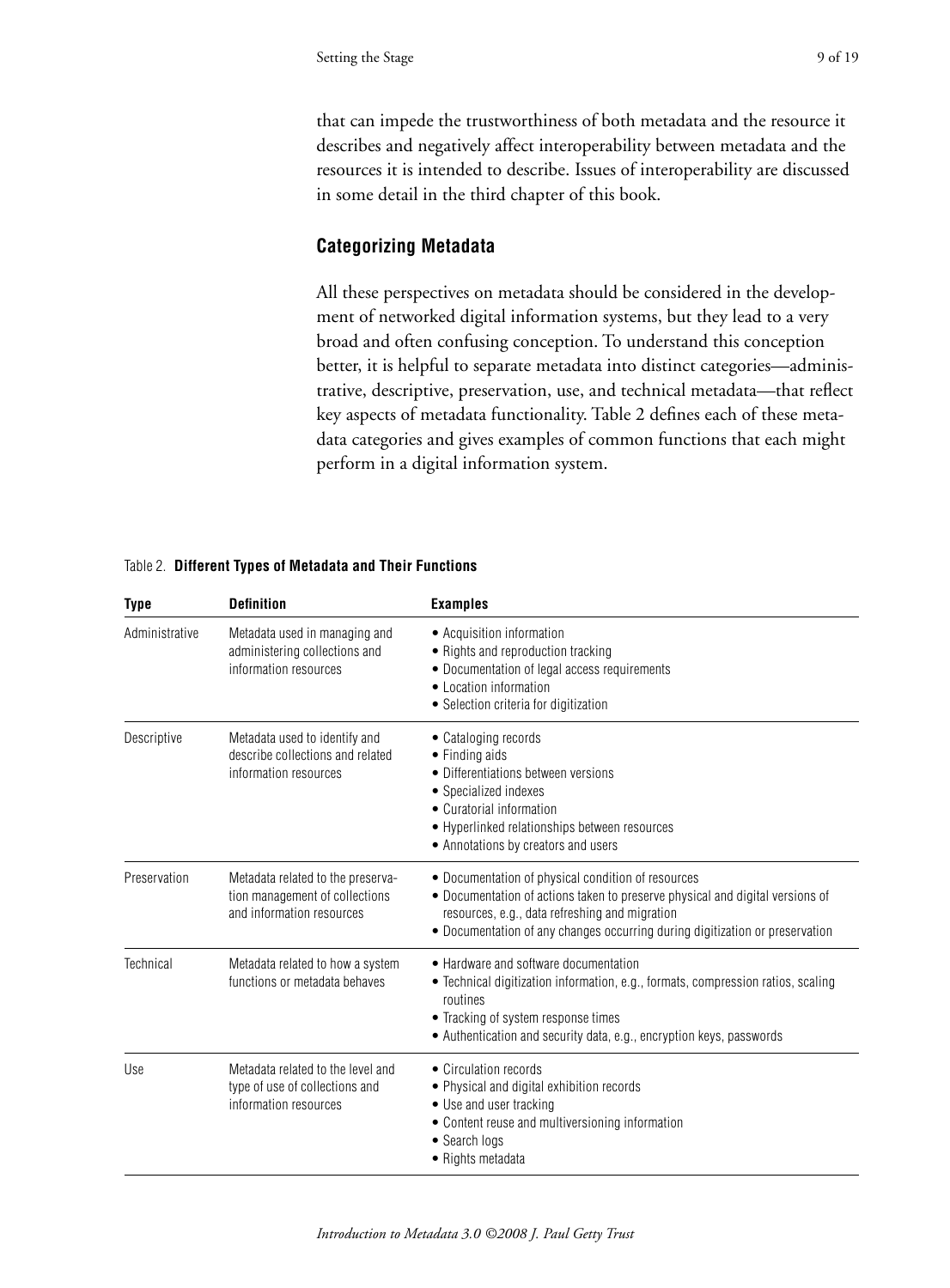#### Table 3. **Attributes and Characteristics of Metadata**

| <b>Attribute</b>               | <b>Characteristics</b>                                                                                                                                                                     | <b>Examples</b>                                                                                                                                                                                                            |  |
|--------------------------------|--------------------------------------------------------------------------------------------------------------------------------------------------------------------------------------------|----------------------------------------------------------------------------------------------------------------------------------------------------------------------------------------------------------------------------|--|
| Source of metadata             | Internal metadata generated by the creating agent for an<br>information object at the time when it is first created or<br>digitized                                                        | • File names and header information<br>• Directory structures<br>• File format and compression scheme                                                                                                                      |  |
|                                | Metadata intrinsic to an item or work                                                                                                                                                      | • A title or other inscription added to an art work by its creator<br>• A title or subtitle on the title page of a manuscript or printed book                                                                              |  |
|                                | External metadata relating to an original item or informa-<br>tion object, that is created later, often by someone other<br>than the original creator                                      | • URLs and other digital statements of provenance<br>• "Tracked changes"<br>• Registrarial and cataloging records<br>• Rights and other legal information                                                                  |  |
| Method of metadata<br>creation | Automatic metadata generated by a computer                                                                                                                                                 | • Keyword indexes<br>• User transaction logs<br>• Audit trails                                                                                                                                                             |  |
|                                | Manual metadata created by humans                                                                                                                                                          | • Descriptive metadata such as catalog records, finding aids, and<br>specialized indexes                                                                                                                                   |  |
| Nature of metadata             | Nonexpert metadata created by persons who are neither<br>subject specialists nor information professionals, e.g.,<br>the original creator of the information object or a folk-<br>sonomist | • META tags created for a personal Web page<br>• Personal filing systems<br>· Folksonomies                                                                                                                                 |  |
|                                | Expert metadata created by subject specialists and/or<br>information professionals, often not the original creator of<br>the information object                                            | • Specialized subject headings<br>$\bullet$ MARC records<br>• Archival finding aids<br>• Catalog entries for museum objects<br>• Ad hoc metadata created by subject experts, e.g., notations by<br>scholars or researchers |  |
| <b>Status</b>                  | Static metadata that does not or should not change once<br>it has been created                                                                                                             | • Technical information such as the date(s) of creation and modifica-<br>tion of an information object, how it was created, file size                                                                                      |  |
|                                | Dynamic metadata that may change with use, manipula-<br>tion, or preservation of an information object                                                                                     | • Directory structure<br>• User transaction logs                                                                                                                                                                           |  |
|                                | Long-term metadata necessary to ensure that the informa-<br>tion object continues to be accessible and usable                                                                              | • Technical format and processing information<br>• Rights information<br>• Preservation management documentation                                                                                                           |  |
|                                | Short-term metadata, mainly of a transactional nature                                                                                                                                      | • Interim location information                                                                                                                                                                                             |  |
| Structure                      | Structured metadata that conforms to a predictable stan-<br>dardized or proprietary structure                                                                                              | $\bullet$ MARC<br>$\bullet$ TEI<br>$\bullet$ EAD<br>• CDWA Lite<br>• Local database formats                                                                                                                                |  |
|                                | Unstructured metadata that does not conform to a predict-<br>able structure                                                                                                                | • Unstructured note fields and other free-text annotations                                                                                                                                                                 |  |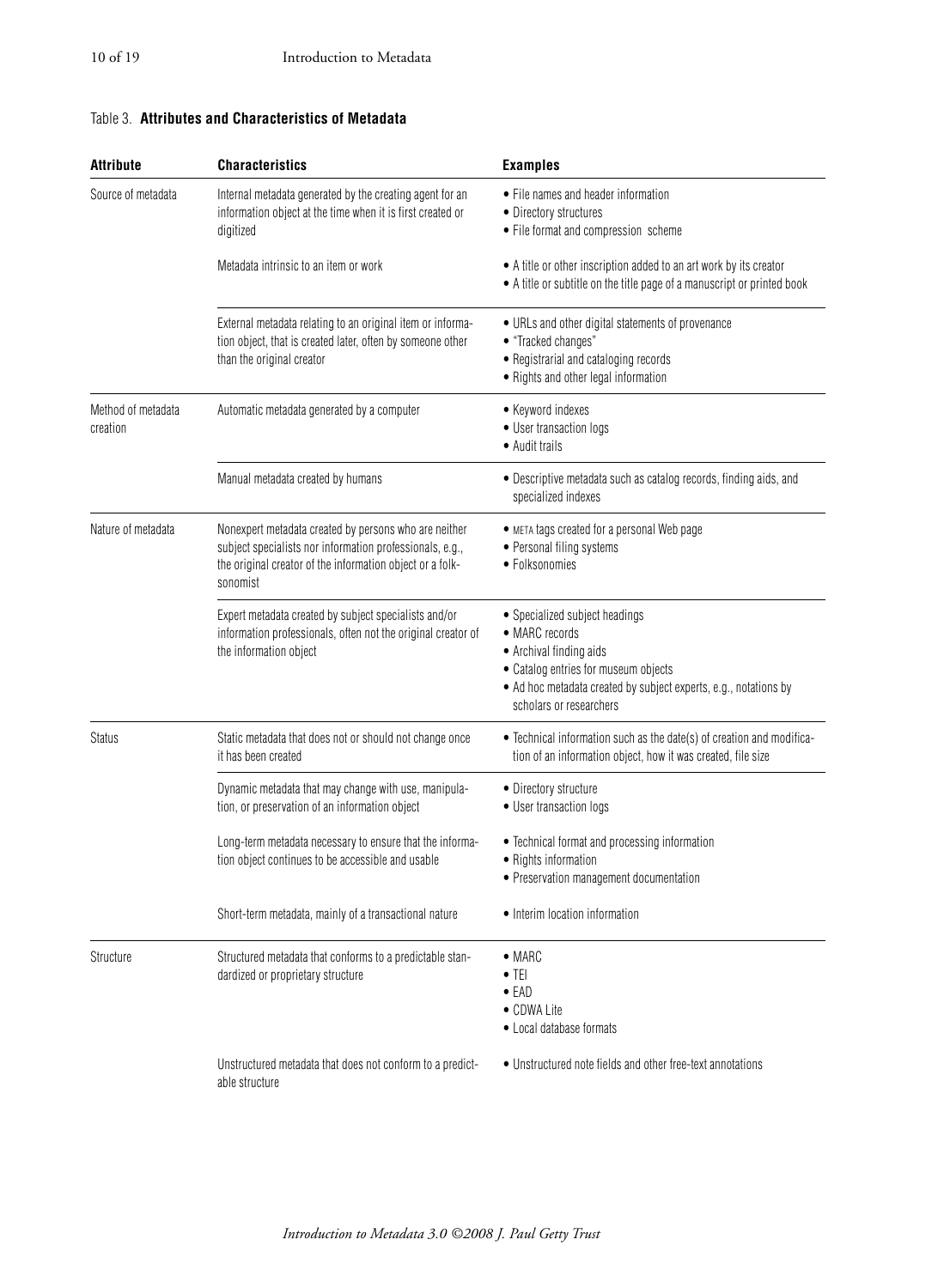| Attribute        | Characteristics                                                                                                                                    | <b>Examples</b>                                                                                                                                                                                                            |
|------------------|----------------------------------------------------------------------------------------------------------------------------------------------------|----------------------------------------------------------------------------------------------------------------------------------------------------------------------------------------------------------------------------|
| <b>Semantics</b> | Controlled metadata that conforms to a standardized<br>vocabulary or authority form, and that follows standard<br>content (i.e., cataloging) rules | • LCSH, LCNAF, AAT, ULAN, TGM, TGN<br>$\bullet$ AACR (RDA), DACS, CCO                                                                                                                                                      |
|                  | Uncontrolled metadata that does not conform to any stan-<br>dardized vocabulary or authority form                                                  | • Free-text notes<br>• HTML META tags and other user-created tags                                                                                                                                                          |
| Level            | Collection-level metadata relating to collections of<br>original items and/or information objects                                                  | • Collection- or group-level record, e.g., a MARC record for<br>a group or collection of items; a finding aid for an intact<br>archival collection<br>• Specialized index                                                  |
|                  | Item-level metadata relating to individual items<br>and/or information objects, often contained within<br>collections                              | • Catalog records for individual bibliographic items or unique<br>cultural objects<br>• Transcribed image captions and dates<br>• "Tombstone" information for works of art and material<br>culture<br>• Format information |

In addition to its different types and functions, metadata exhibits many different characteristics. Table 3 presents some key characteristics of metadata, with examples.

Metadata creation and management have become a complex mix of manual and automatic processes and layers created by many different functions and individuals at different points during the life cycle of an information object. One emergent area is metadata management, the aim of which is to ensure that the metadata we rely on to validate Web resources is itself trustworthy and that the large volume of metadata that potentially can accumulate throughout the life of a Web resource is subject to a summarization and disposition regime.<sup>10</sup>

Figure 1 illustrates the different phases through which information objects typically move during their life cycles in today's digital environment.<sup>11</sup> As they move through each phase in their life cycles, information objects acquire layers of metadata that can be associated with them in several ways. Different types of metadata can become associated with an information object by a variety of processes, both human and

<sup>&</sup>lt;sup>10</sup> See Anne J. Gilliland, Nadav Rouche, Joanne Evans, and Lori Lindberg, "Towards a Twenty-first Century Metadata Infrastructure Supporting the Creation, Preservation and Use of Trustworthy Records: Developing the InterPARES2 Metadata Schema Registry,"*Archival Science* 5, no. 1 (March 2005): 43–78.

<sup>&</sup>lt;sup>11</sup> Modified from Information Life Cycle, *Social Aspects of Digital Libraries: A Report of the UCLA-NSF Social Aspects of Digital Libraries Workshop* (Los Angeles, CA: Graduate School of Education and Information Studies, November 1996), p. 7.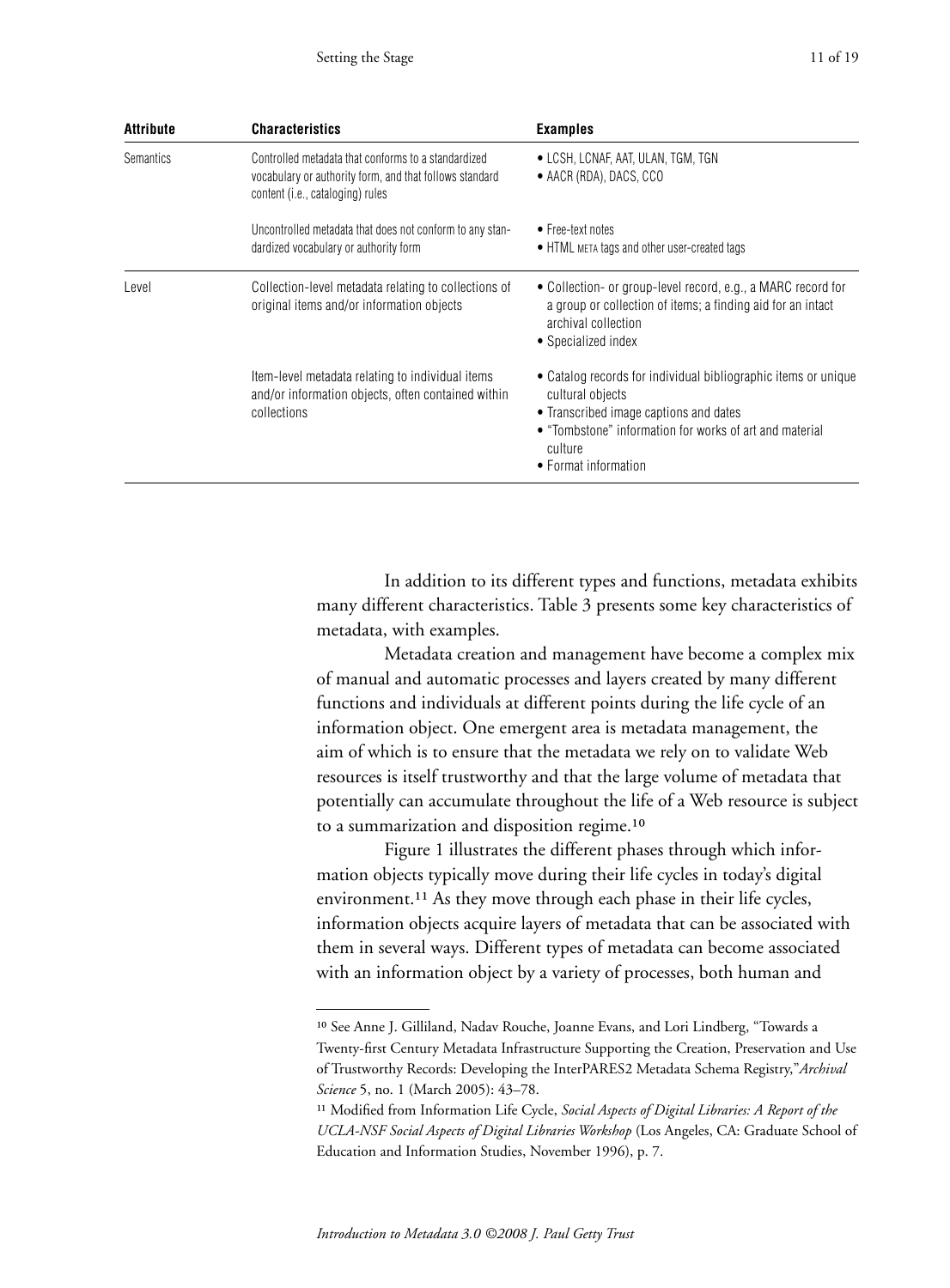

Figure 1. **The Life Cycle of an Information Object**

automated. These layers of accrued metadata can be contained within the same "envelope" as the information object—for example, in the form of header information for an image file or through some form of metadata bundling, for example via METS, which packages structural, descriptive, administrative, and other metadata with an information object or digital surrogate and indicates the types of relationships among the various parts of complex information objects (e.g., a digital surrogate consisting of a series of images representing the pages in a book or in an album of illustrations, or the constituent parts of a decorative arts object such as a tea service). Metadata can also be attached to the information object through bidirectional pointers or hyperlinks, while the relationships between metadata and information objects, and between different aspects of metadata, can be documented by registering them with a metadata registry. However, in any instance in which it is critical that metadata and content coexist, it is highly recommended that the metadata become an integral part of the information object, that is, that it be "embedded" in the object and not stored or linked elsewhere.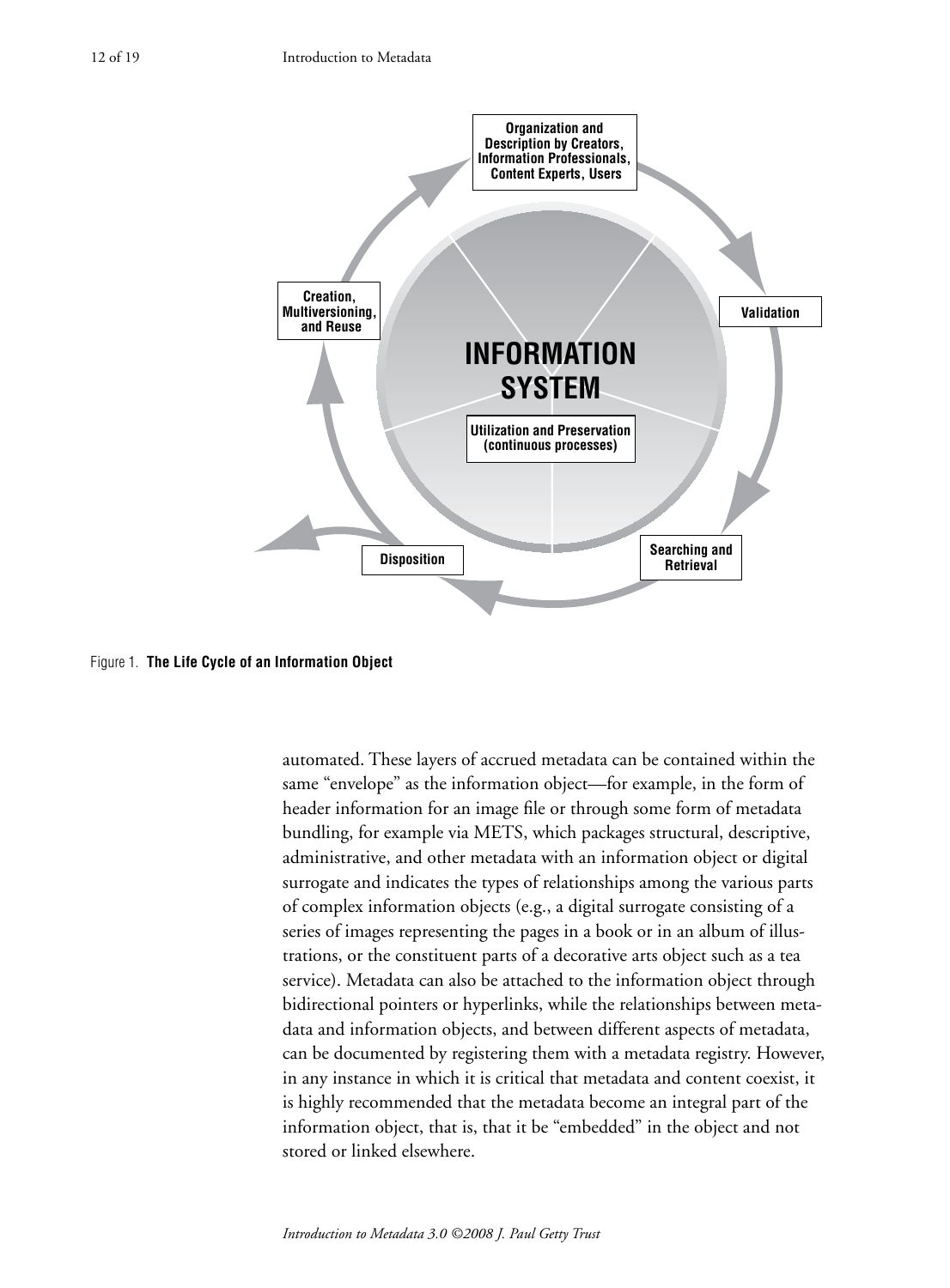As systems designers increasingly respond to the need to incorporate and manage metadata in information systems and to address how to ensure the ongoing viability of both information objects and their associated metadata forward through time, many additional mechanisms for associating metadata with information objects are likely to become available. Metadata registries and schema record-keeping systems are also more likely to develop as it becomes increasingly necessary to document schema evolution and to alert implementers to version changes.<sup>12</sup>

### **Primary Functions of Metadata**

- • *Creation, multiversioning, reuse, and recontextualization of information objects.* Objects enter a digital information system by being created digitally or by being converted into digital format. Multiple versions of the same object may be created for preservation, research, exhibit, dissemination, or even product-development purposes. Some administrative and descriptive metadata may and indeed should be included by the creator or digitizer, especially if reuse is envisaged, such as in a digital asset management (DAM) system.
- • *Organization and description.* A primary function of metadata is the description and ordering of original objects or items in a repository or collection, as well as of the information objects relating to the originals. Information objects are automatically or manually organized into the structure of the digital information system and may include descriptions generated by the original creator. Additional metadata may be created by information professionals through registration, cataloging, and indexing processes or by others via folksonomies and other forms of usercontributed metadata.
- • *Validation.* Users scrutinize metadata and other aspects of retrieved resources in order to ascertain the authoritativeness and trustworthiness of those resources.
- • *Searching and retrieval.* Good descriptive metadata is essential to users' ability to find and retrieve relevant metadata and information objects. Locally stored as well as virtually distributed information objects are subject to search and retrieval by users, and information systems create and maintain metadata that tracks retrieval algorithms, user transactions, and system effectiveness in storage and retrieval.

<sup>&</sup>lt;sup>12</sup> See Gilliland et al., "Towards a Twenty-first Century Metadata Infrastructure."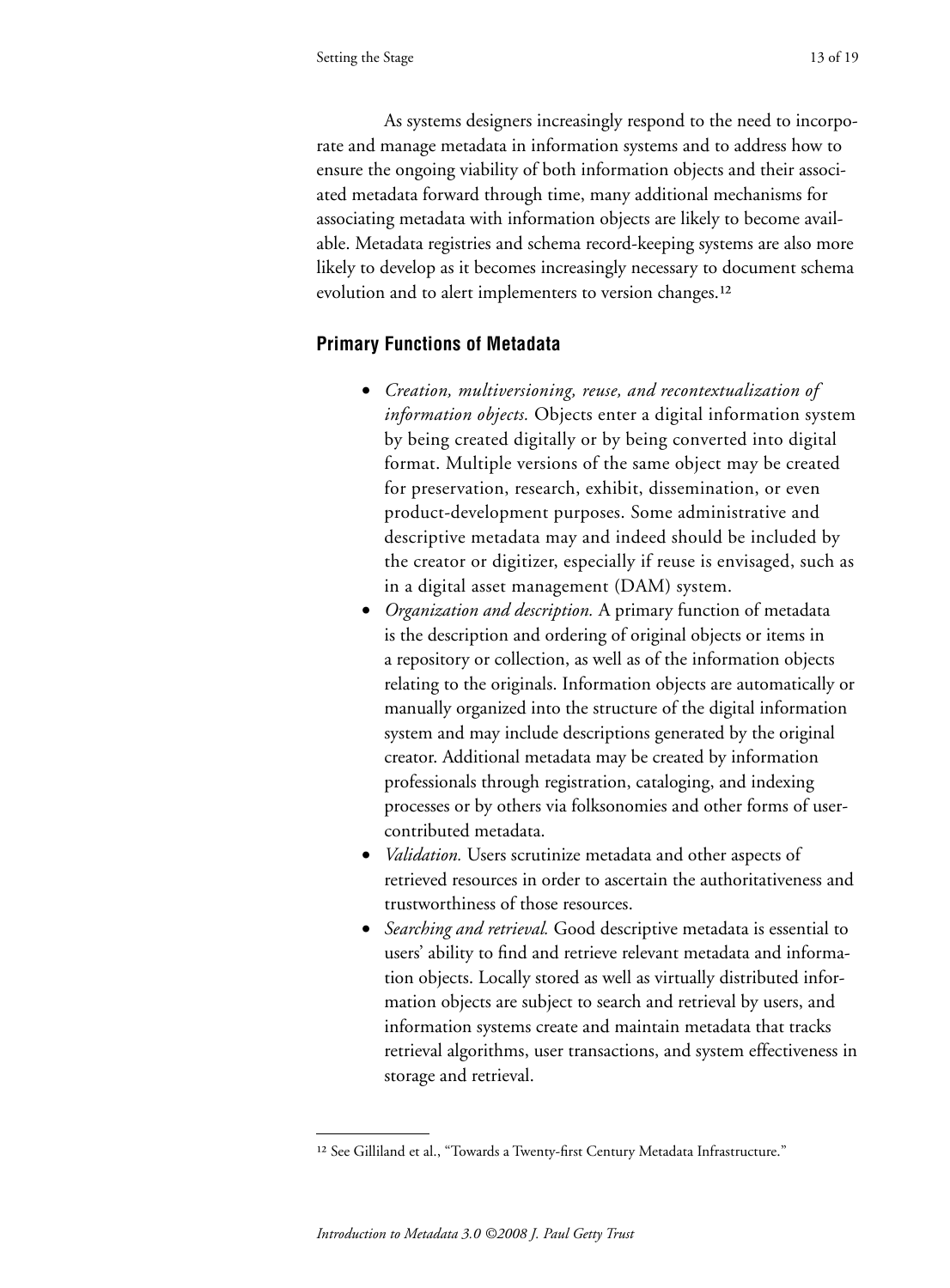- • *Utilization and preservation.* In the digital realm, information objects may be subject to many different kinds of uses throughout their lives, during which processes they may also be reproduced and modified. Metadata related to user annotations, rights tracking, and version control may be created. Digital objects, especially those that are born digital, also need to be subject to a continuous preservation regime and undergo processes such as refreshing, migration, and integrity checking to ensure their continued availability and to document any changes that might have occurred to the information object during preservation processes.
- *Disposition*. Metadata is a key component in documenting the disposition (e.g., accessioning, deaccessioning) of original objects and items in a repository, as well as of the information objects relating to those originals. Information objects that are inactive or no longer necessary may be discarded.

### **Some Little-Known Facts about Metadata**

- *Metadata does not have to be digital.* Cultural heritage and information professionals have been creating metadata for as long as they have been managing collections. Increasingly, such metadata is being incorporated into digital information systems, but metadata can also be recorded in analog formats such as card catalogs, vertical files, and file labels.
- • *Metadata relates to more than the description of an object.* While museum, archive, and library professionals may be most familiar with the term in association with description or cataloging, metadata can also indicate the context, management, processing, preservation, and use of the resources being described.
- • *Metadata can come from a variety of sources.* Metadata can be supplied by a human (by the creator of the digital file, by an information professional, and/or by an expert or nonexpert user). It can also be generated automatically by a computer algorithm, or inferred through a relationship to another resource such as a hyperlink.
- • *Metadata continues to accrue during the life of an information object or system.* Metadata is created, modified, and sometimes even disposed of at many points during the life of a resource.
- • *One information object's metadata can simultaneously be another information object's data, depending on the kinds of aggregations of and dependencies between information objects and systems.* The distinctions between what constitutes data and what constitutes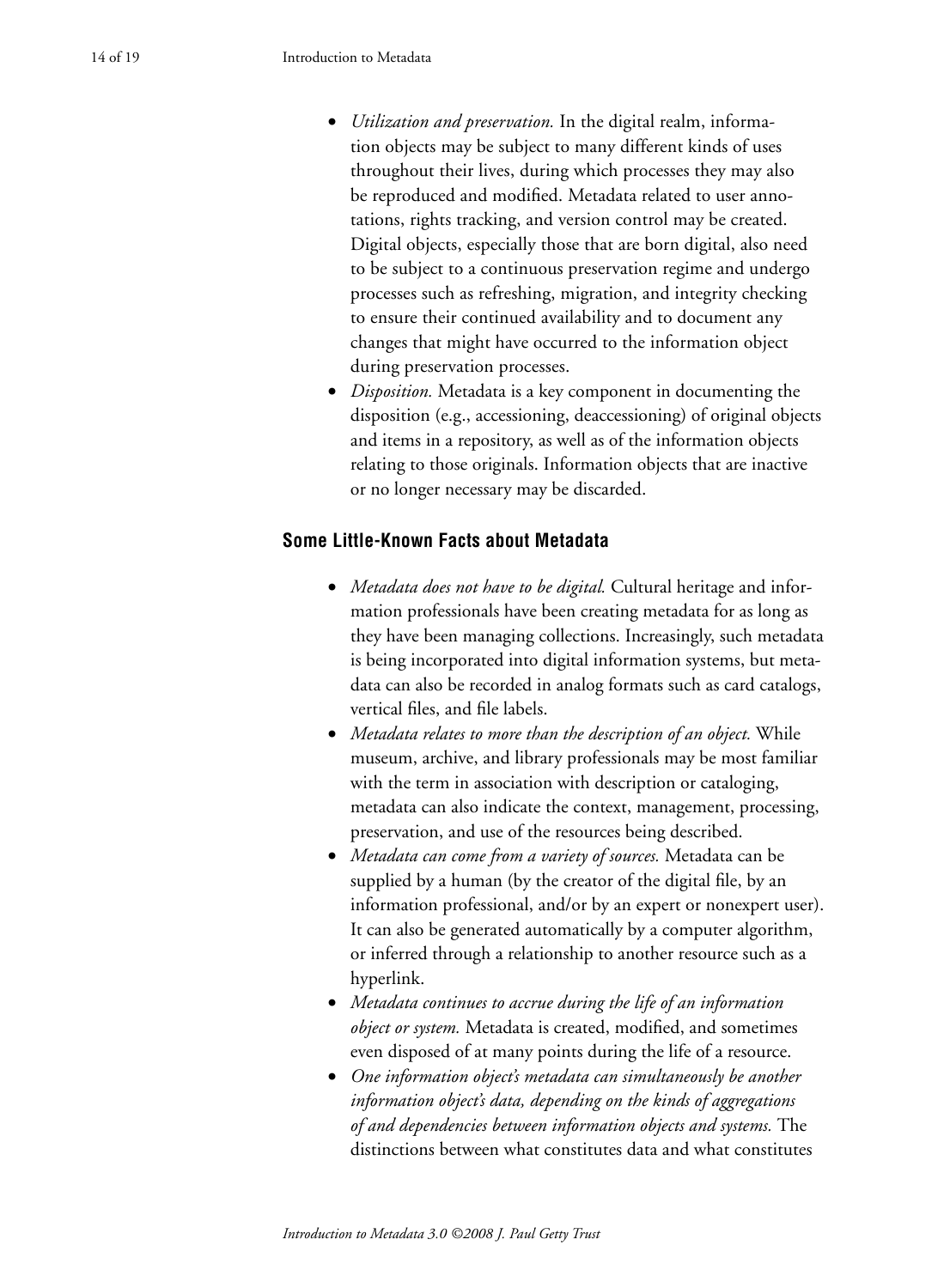metadata can often be very fluid and may depend on how one wishes to use a certain information object.

### **Why Is Metadata Important?**

Metadata consists of complex constructs that can be expensive to create and maintain. How, then, can one justify the cost and effort involved? The development of the World Wide Web and other networked digital information systems has provided information professionals with many opportunities while at the same time requiring them to confront issues that they have not had occasion to explore previously. Judiciously crafted metadata, wherever possible conforming to national and international standards, has become one of the tools that information professionals are using to exploit some of these opportunities, as well as to address some emerging issues, discussed below.

*Increased accessibility:* Effectiveness of searching can be significantly enhanced through the existence of rich, consistent, carefully crafted descriptive metadata. Metadata can also make it possible to search across multiple collections or to create virtual collections from materials that are distributed across several repositories—but only if the descriptive metadata records are the same or can be mapped across all the collections. (Mary Woodley discusses this in more detail in the third chapter of this book.) Metadata standards that have been developed by different professional communities but include some common data elements (e.g. title, date, creator), such as CDWA Lite, Dublin Core, EAD, MARC XML, MODS, and TEI, are making it easier for users to negotiate between descriptive surrogates of information objects and digital versions of the objects themselves and to search at both the item and collection levels within and across information systems.<sup>13</sup>

*Retention of context:* Museum, archival, and library repositories do not simply hold objects. They maintain collections of objects that have complex interrelationships among themselves and a variety of associations with people, places, movements or styles, and events. In the digital world it is not unusual for a single object from a collection to be digitized and then for that digital surrogate to become separated from both its own cataloging information (descriptive metadata) and its relationship to the other objects in the same collection, resulting in a decontextualized information object. Metadata plays a crucial role in documenting and maintaining important relationships, as well as in indicating the authenticity, structural and procedural integrity, and degree of completeness of information objects. In an

<sup>&</sup>lt;sup>13</sup> See, e.g., the LEADERS Project, http://www.ucl.ac.uk/leaders-project/index.htm.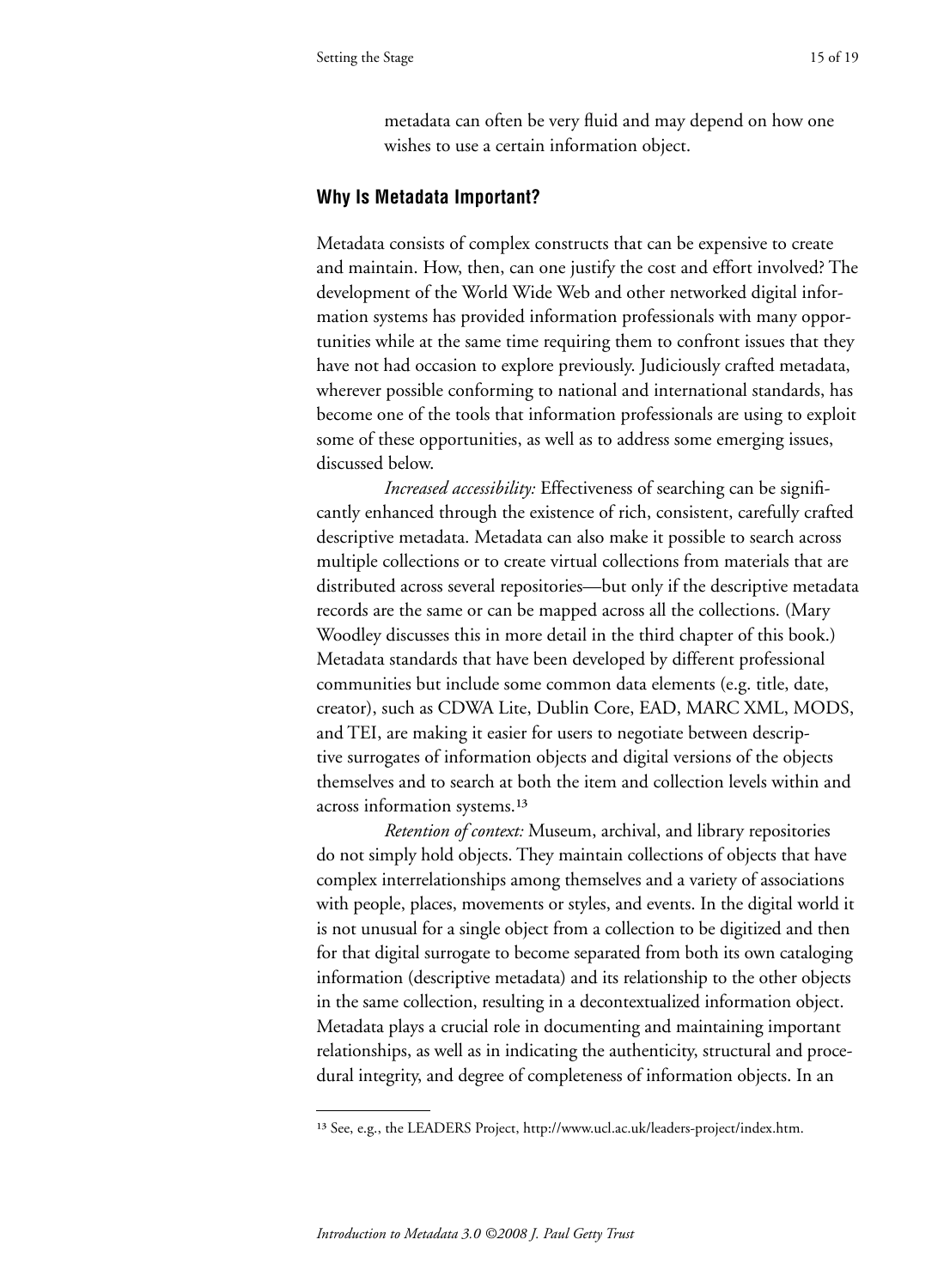archive, for example, by documenting the content, context, and structure of an archival record, metadata in the form of an archival finding aid is what helps to distinguish that record from decontextualized information.

*Expanding use:* Digital information systems for museum and archival collections make it easier to disseminate digital versions of unique objects to users around the globe who, for reasons of geography, economics, or other barriers, might otherwise not have an opportunity to view them. With new communities of users, however, come new challenges concerning how to make the materials most intellectually accessible. These new communities of users may have significantly different needs, language skills, and information-seeking behaviors from those of the traditional users for whom many existing information services were originally designed.

*Learning metadata:* Teachers, schoolchildren, and college students may want to search for and use information objects in quite different ways from those of scholarly researchers. Instructors may wish to develop lesson plans, or to scaffold learning so that students build on prior knowledge or are introduced to technical terminology. Specialized forms of metadata have been developed to address these needs.<sup>14</sup>

*System development and enhancement:* Metadata can document changing uses of systems and content, and that information can in turn feed back into systems development decisions. Well-structured metadata can also facilitate an almost infinite number of ways for users to search for information, to present results, and even to manipulate and to present information objects without compromising their integrity.

*Multiversioning:* The existence of information about, and surrogates of, cultural objects in digital form has heightened interest in the ability to create multiple and variant versions of information objects. This process may be as simple as creating both a high-resolution copy of a digital image for preservation or scholarly research purposes and a low-resolution thumbnail image that can be rapidly transferred over a network for quick reference purposes. Or it may involve creating variant or derivative forms to be used, for example, in publications, exhibitions, or schoolrooms. In either case, there must be metadata to relate the multiple versions of a given information object and to capture what is the same and what is different about each version. The metadata must also be able to distinguish what is qualitatively different in the various digitized versions or surrogates and the original physical object or item.

*Legal issues:* Metadata allows repositories to track the many layers of rights, licensing, and reproduction information that exist for original items as well as for their related information objects and the multiple

<sup>&</sup>lt;sup>14</sup> See, e.g., Gateway to Educational Materials, http://www.thegateway.org/about/gemingeneral/about-gem/; and IEEE 1484.12.1—2002 Standard for Learning Object Metadata.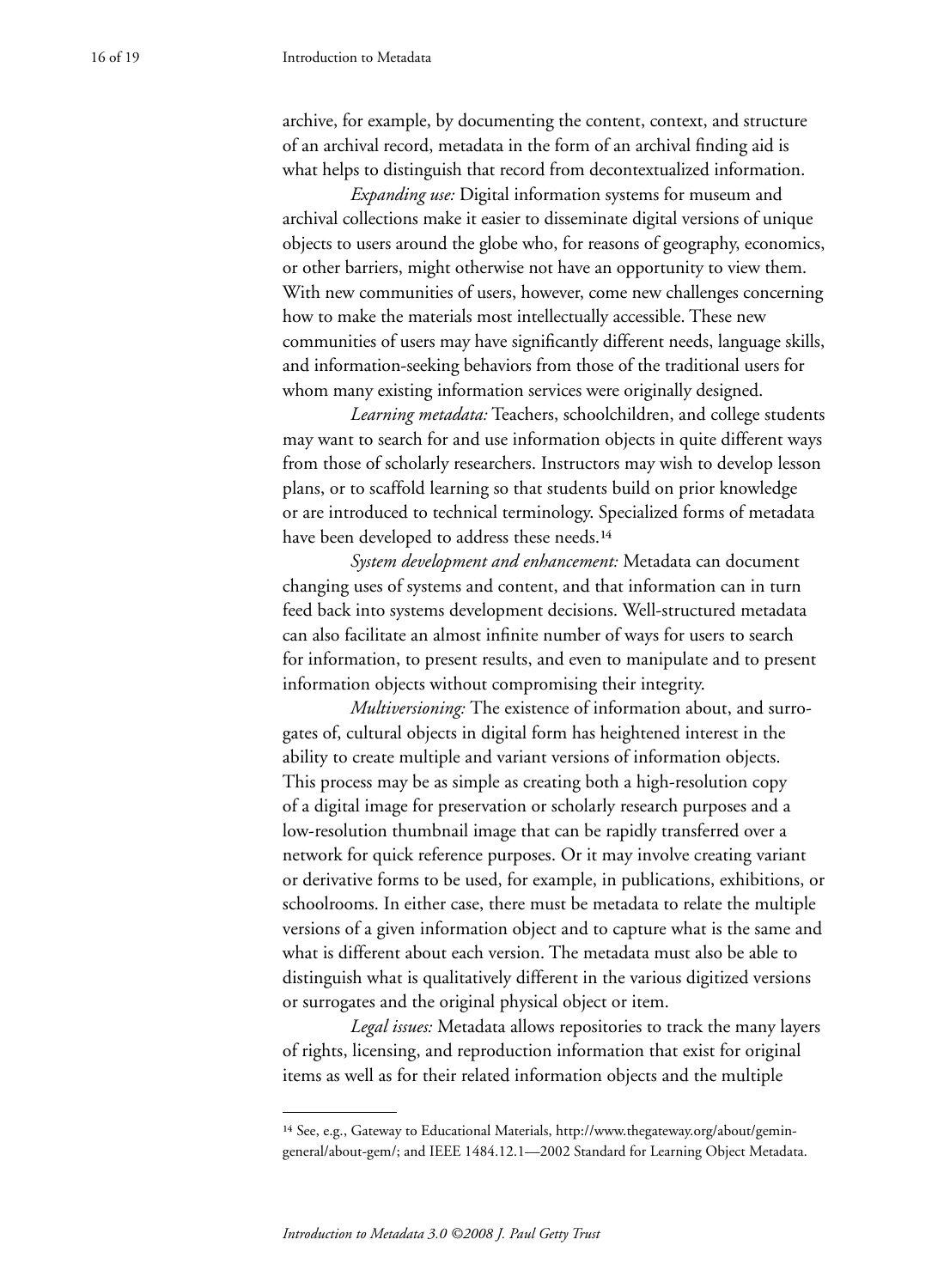versions of those information objects. Metadata also documents other legal or donor requirements that have been imposed on original objects and their surrogates—for example, privacy concerns, restrictions on reproductions, and proprietary and commercial interests. (See "Rights Metadata Made Simple," p. 63.)

*Preservation and persistence:* If digital information objects that are currently being created are to have a chance of surviving migrations through successive generations of computer hardware and software, or removal to entirely new delivery systems, they will need to have metadata that enables them to exist independently of the system that is currently being used to store and retrieve them. Technical, descriptive, and preservation metadata that documents how a digital information object was created and maintained, how it behaves, and how it relates to other information objects will be essential. It should be noted that for the information objects to remain accessible and intelligible over time, it will also be essential to preserve and migrate this metadata and to ensure that it does not become "disconnected" from the object that it describes.

*System improvement and economics:* Benchmark technical data, much of which can be collected automatically by a computer, is necessary to evaluate and refine systems in order to make them more effective and efficient from a technical and economic standpoint. The data can also be used in planning for new systems.

## **A Note on Metadata, Version Control, Reuse, and Recontextualization**

It is worth giving special mention to the roles that metadata increasingly needs to play in supporting some of the particular opportunities of the digital age. Historically, one goal of cataloging was to make it possible to distinguish one version of an object or work from another. An item might be different, for example, because it was a second edition of the same work, because it contained distinctive printing anomalies from other copies printed at the same time, because it was an abridged or translated version of the original title, or because its title had changed.<sup>15</sup> Various standardized practices exist to help catalogers alert potential users to such differences in versions of a work. Today metadata must still be able to

<sup>&</sup>lt;sup>15</sup> According to the FRBR conceptual model, these are different "expressions" and/or "manifestations" of a work. See http://www.ifla.org/VII/s13/frbr/frbr.htm. Note that the definition of a "work" (and the conceptual model) can differ considerably for unique works of art or architecture, as opposed to literary works or musical compositions, for which the FRBR model is ideal. See Murtha Baca and Sherman Clarke, "FRBR and Works of Art, Architecture, and Material Culture," in *Understanding FRBR: What It Is and How It Will Affect Our Retrieval Tools*, ed. Arlene G. Taylor (Westport, CT: Libraries Unlimited, 2007), pp. 103–10.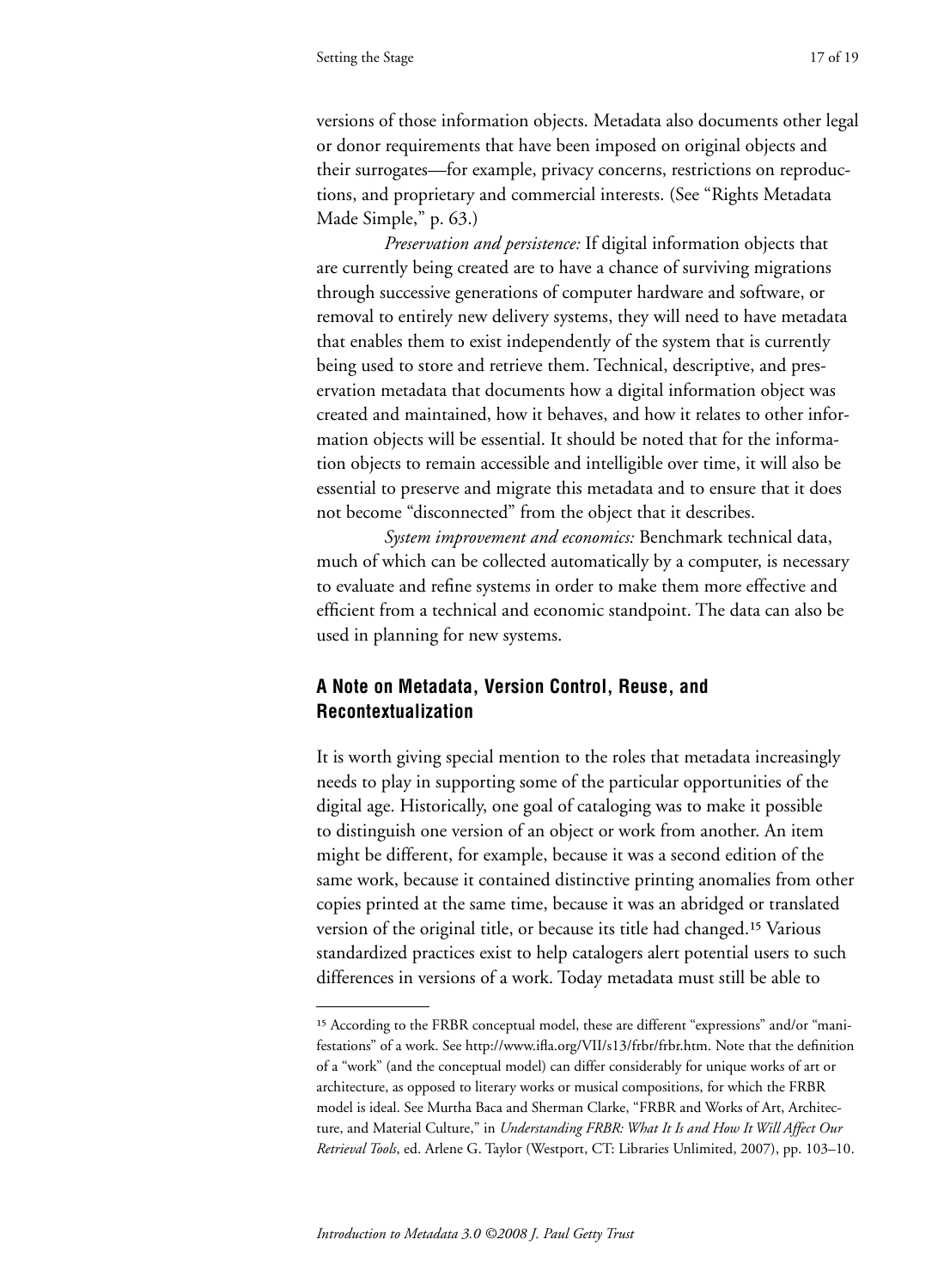elucidate such distinctions. However, it must also be able to help users distinguish between, and trace the changes in, the following:

- • Original analog and digitized versions, noting any changes that might have occurred accidentally or deliberately during the digitization process (e.g., digital "repair" of a broken glass lantern slide).
- Digitized and born digital objects that are created in a range of resolutions to facilitate a variety of distribution mechanisms and uses, or that are periodically refreshed or migrated or rendered into an alternate format for preservation and long-term storage or security purposes.
- • Original and renamed or retitled or reattributed objects. For example, museum objects may be renamed or reattributed or assigned a different creation date because new documentation has come to light. Metadata may also change due to cultural sensitivities or provenancial challenges; for example, placenames or object names may be changed to their original Native American forms, with English-language names assigned after the objects' creation "demoted" to the status of variants or additional access points.
- Original born digital materials and revised or updated versions (e.g., Web pages, reference databases).
- Original analog or born digital materials that are reused in part or in whole in new digital resources (e.g., personal Web pages, digital art, or digital music compilations).
- Objects, especially but not only museum objects, that are described collectively in one context within their metadata (e.g., as objects that were all collected at the same time at the same archaeological excavation) but are then taken individually out of that collection and recontextualized (e.g., in a special exhibition of Greek vases from a particular period or an exhibition of paintings relating to a particular theme or subject).

## **Conclusion and Outstanding Questions**

Metadata is like interest: it accrues over time. To stretch the metaphor further, wise investments generate the best return on intellectual capital. Carefully crafted metadata results in the best information management and the best end-user access—in both the short and the long term. If thorough, consistent metadata has been created, it is possible to conceive of it being used in an almost infinite number of new and even currently unforeseen ways to meet the needs of both traditional and nontraditional users,